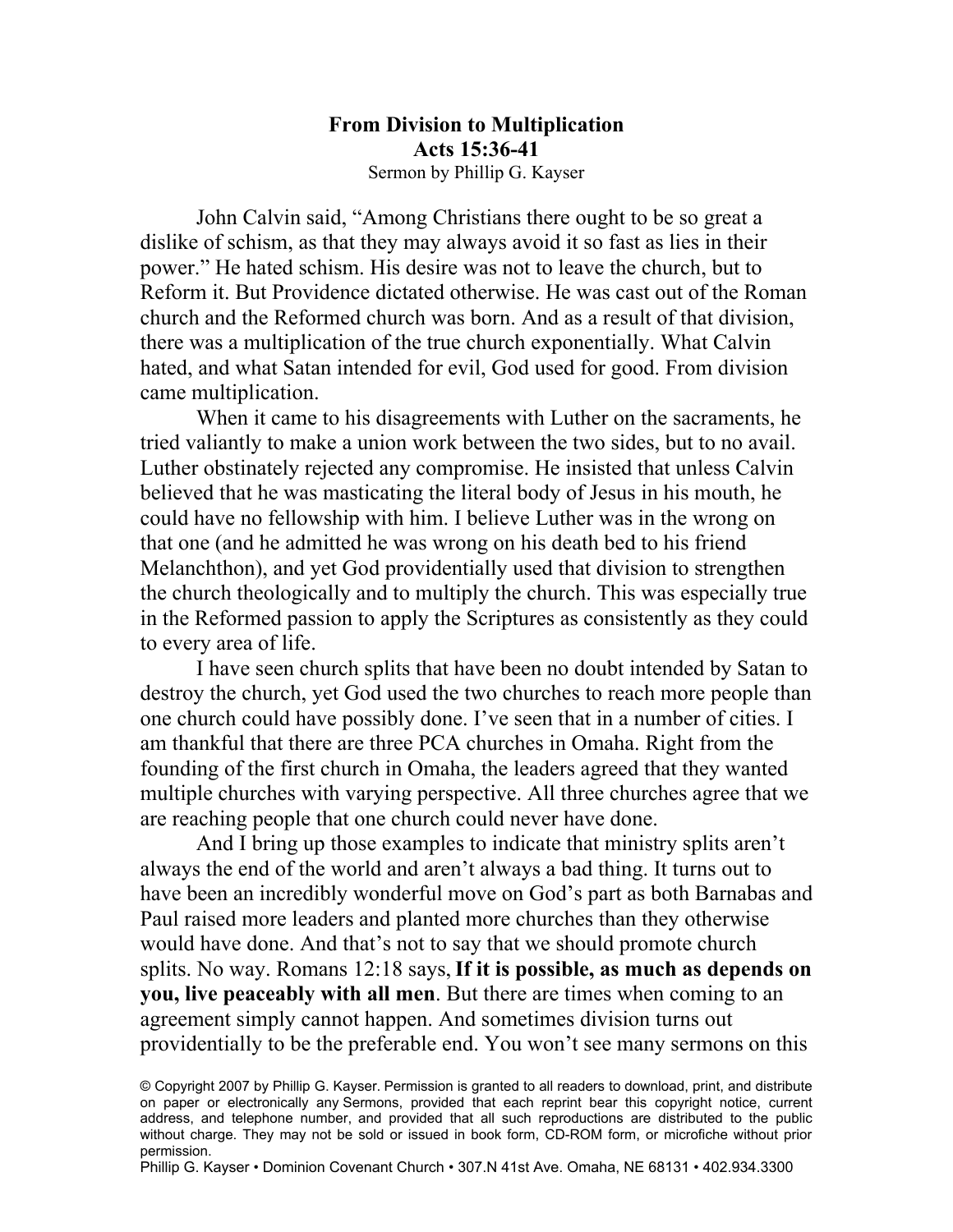text that will admit to that. There are a couple of commentaries that point it out. But nowhere is Barnabas accused of doing wrong. Paul had his reasons for the split, and it appears that Luke and the church in Antioch agreed with Paul without in any way disagreeing with Barnabas. And you might think – "Now wait a minute! How can both be right? They get in a fight and go their separate ways. That's wrong! Surely one of them must be wrong." And I'm not doubting that sin was in part involved. And I will discuss that in a bit. But I think this separation turned out to be a necessary and good thing. God allowed it to happen because it needed to happen. And yes, both were right in their primary concerns, even if they could have gone about this in a different way. So that is my thesis; that is where we are headed. Let me see if I can demonstrate that.

# **I.A brief description of the division**

# *A.Background*

First, let me give a bit of background. Barnabas and Paul had just come off of an incredible missionary journey. Yes, there was sickness, danger and even some disasters that had happened, but it drew Barnabas and Paul together in a special friendship. There was also incredible joy of seeing new converts, churches established, victory in spiritual warfare. Earlier in this chapter they both were excited to report on what an amazing trip this was. Paul and Barnabas were friends who would have been willing to lay down their lives for each other. So in one sense, this split was an unfortunate thing. I'm sure it grieved both of them. We will be seeing shortly that it didn't take them long to not only appreciate the split, but to appreciate each other.

Now, there were some complicating factors that may have helped. In chapter 15 the huge conflict over circumcision occurred. Galatians was written somewhere between Acts 15:1 and verse 5. In that book we have some further information. Paul says some harsh words about Peter and Barnabas, but they were needed words. Barnabas played the hypocrite. That's what Paul says. The whole Gospel was at stake. Barnabas had showed some weakness in his people-orientation. So that whole fiasco must have had some emotional impact on their relationship. And God was orchestrating that to prepare for this split.

The second thing that has happened is that Barnabas seems to be considered the leader in Jerusalem, and he is definitely the older of the two, but Paul seems to be considered the leader by Antioch. That may have been a bit irritating for Barnabas. Though Paul is younger, he was the more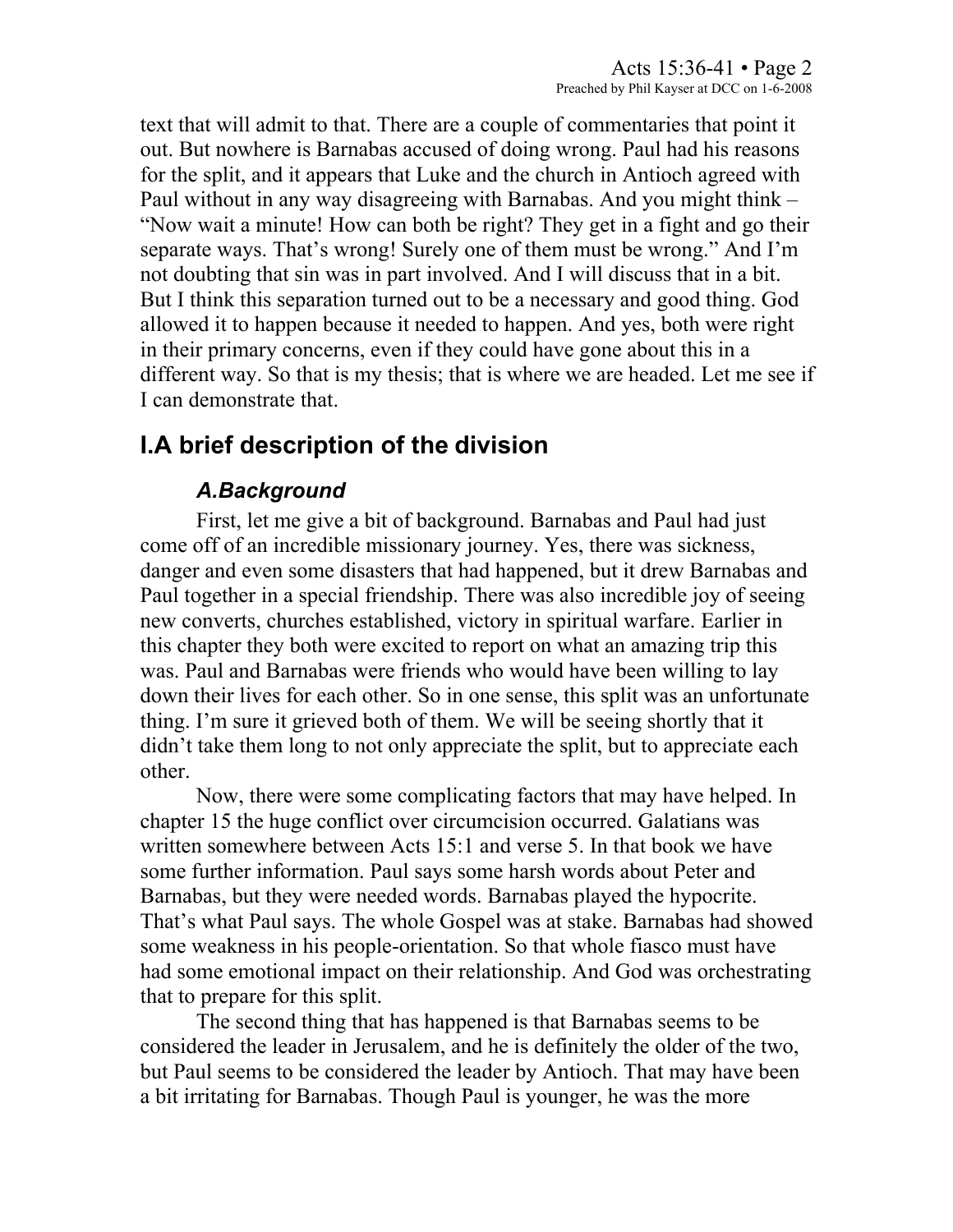dominant leader. It appears that earlier, Barnabas was content to have it that way. But at this point, he is exerting his desire to have a say-so on the details of this trip.

## *B.The plan (v. 36)*

Let's now move on to Paul's new plan in verse 36. **Then after some days Paul said to Barnabas,** "**Let us now go back and visit our brethren in every city where we have preached the word of the Lord,** *and see* **how they are doing**." That is a perfectly logical plan. The churches of Galatia (and perhaps elsewhere) have been hurt badly by the Judaizers, and Paul wants to see how they are doing. He probably wants to do further damage control and further strengthening of these churches in the faith. It's a straightforward plan.

# *C.Paul is blindsided by Barnabas's very legitimate desire (v. 37)*

But Paul is blindsided by a very legitimate desire that Barnabas holds steadfastly to. Verse 37: **Now Barnabas was determined to take with them John called Mark**. The word "determined" indicates that Paul has resisted the idea when it is first brought up, and Barnabas is not planning to back down. This is *that* important to Barnabas, and he is not going to cave in like he usually did to the stronger personality. Before we jump to any conclusions as to who is right and who is wrong, let me make two observations.

#### **1.There is no indication that Barnabas disagrees that what Mark did (13:13) was wrong**

Commentaries point out that there is no indication in the text that Barnabas disagrees that Mark's abandonment of the mission at a critical time was wrong. I am convinced that Barnabas knew that Mark was in the wrong. He agreed with Paul on that. When I preached on chapter 13, verse 13, I pointed out that Mark could not have picked a worse time to leave the team in the lurch. Paul was sick; they had traveled far enough inland that there was no easy way to get a new recruit or to change plans. All the work that Mark was doing up until that point now had to be picked up by Barnabas and Paul. With Paul being in the weakened condition that he was, this could have threatened the whole trip. (We will look at that more in a bit.) In chapter 13, Barnabas clearly sides with Paul, not with his young nephew Mark.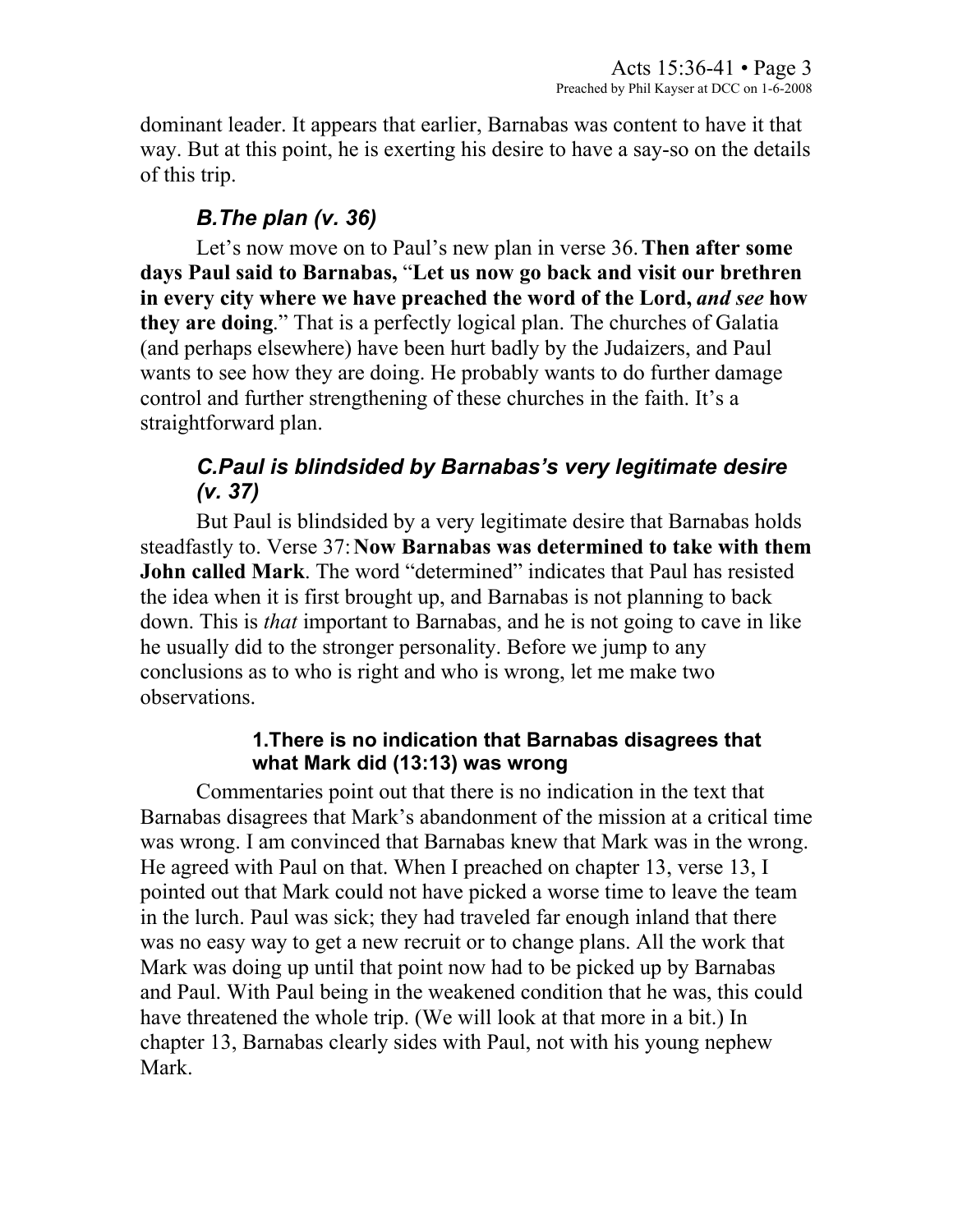#### **2.But Barnabas is insistent that Mark needs to be given another chance.**

But Barnabas sees something in Mark that Paul does not. And Paul sees something about the nature of this trip that *Barnabas* is missing. And it is so easy for people to talk past one another and to be blind to the other person's concerns because they are so intent on proving their point. And this is especially true when emotions get into it, as they did here. It reminds me of the story of the young man who moved from Scotland to New York. After he got his apartment and was settled in, he called his parents on the phone. And his mother asked him, "What are your neighbors like?" "They're a bit strange, actually. On one side there's a man who keeps banging his head against the wall and on the other side there's a woman who just cries and moans and groans" His mum advised, "I'd keep to myself if I were you." "Oh I do," the son said. "I just stay in my room and play my bagpipes." Sometimes you are too close to the situation to see the other person's perspective. What do they have to groan and gripe about? And that is probably what was happening with Paul and Barnabas. Let's look at Paul's reaction, and then I will explain.

# *D.Paul's reaction (v. 38)*

### **1.Paul sees this as a serious problem**

Verse 38 says, **But Paul insisted that they should not take with them the one who had departed from them in Pamphylia, and had not gone with them to the work**. Paul is just as insistent that Mark will be a liability. He obviously sees this as a serious problem.

#### **2.John Mark has left the team at the worst possible place. Perga (13:13) is part way to Antioch Pisidian (13:14) – a very challenging part of the journey.**

Let's try to look at it from Paul's perspective. You've got to realize *where* Mark left them in the lurch in chapter 13:13. They are in Perga, a long way from home, part way inland to Antioch Pisidian and in a malarial marsh area. According to Galatians, by this time Paul has contracted a sickness and is in a very weakened condition. If young John Mark was responsible for a support role while journeying, as many commentators believe, John Mark has left them in the lurch at the worst possible place and at the worst possible time. It would have been better to have not come on the trip at all, than to have the team dependent upon him, and leave them in the lurch in the middle of the toughest portion of the journey. Of course, that's why Mark left – it was the toughest part of the journey. Now, Paul (in his weakened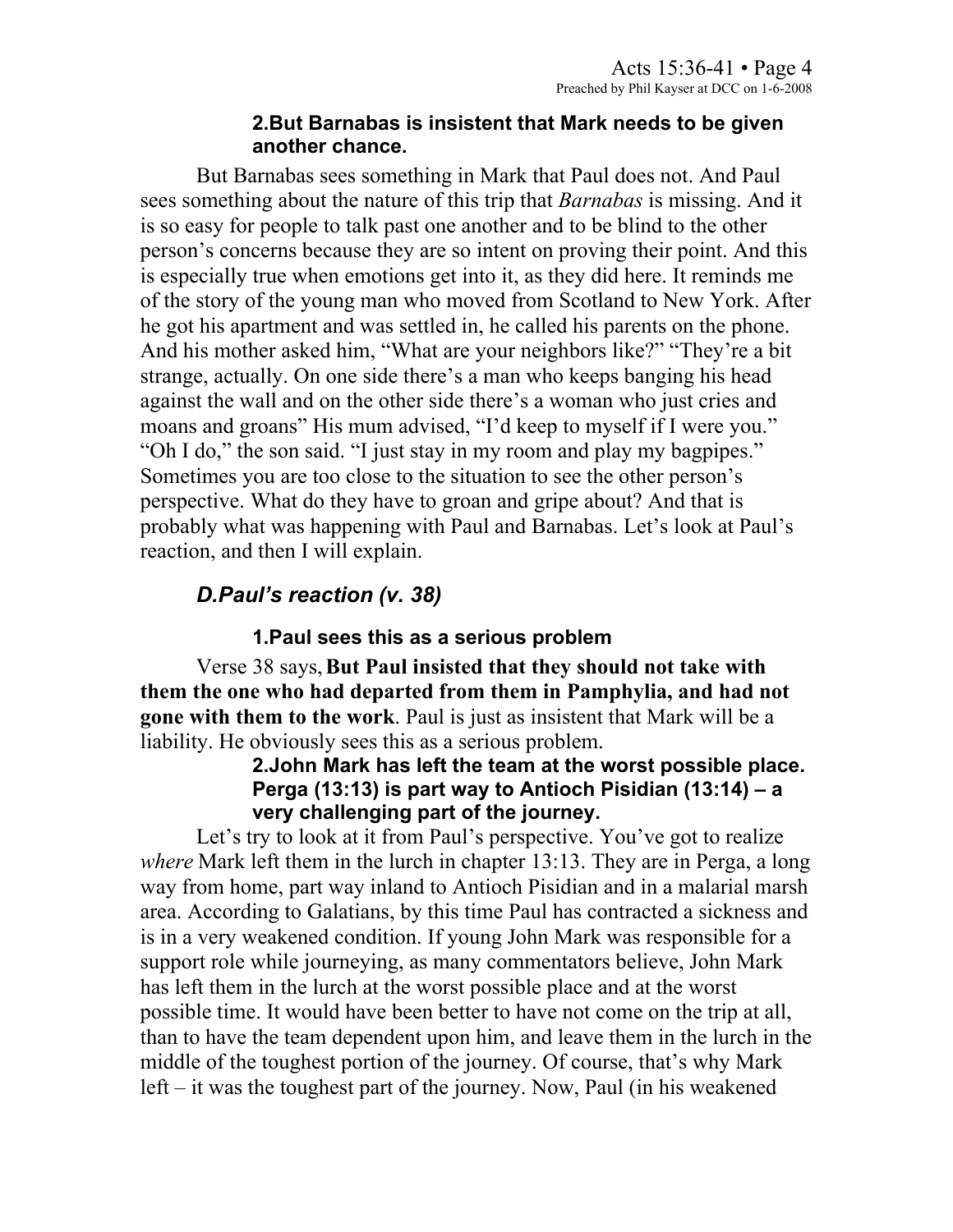condition) and Barnabas (whose not exactly a spring chicken – he's getting on the older side) have to carry the goods and do the duties that Mark was supposed to do on top of all of their own duties. If Mark had even bailed a few days earlier, they might have been able to scramble to find a replacement or come up with alternative plans. But to bail out at Perga shows no consideration for the trouble and possible danger this would leave the rest of the team in. It was just irresponsible. It was a failure of duty. It was not thinking of the team. It was highly inconsiderate. That's why one of the definitions of that word "to depart" includes in its meaning to desert with "a lack of concern for what has been left" (Louw & Nida). Lack of concern. No wonder Paul is opposed to the idea.

#### **3.John Mark left them at a particularly bad time – when Paul is sick (Gal 4:13) 4.Paul and Luke were concerned about the lack of character that John Mark had shown (15:36-41 – Greek word for "departed")**

Another thing that Paul recognized was a moral weakness in Mark. Yes, he probably was just a teenager, so you could chalk some of it up to immaturity. But the word "departed" in verse 38 shows that both Luke and Paul realized that there was a moral character weakness that was shown in chapter 13. By the way, most commentaries believe that this was the young man in Mark 14:51 who fled naked from Christ when the young men grabbed his linen cloth. The most common interpretation was that he was a young teenage who had fallen asleep after the last supper, and when he woke up, the apostles and Jesus were gone. Impulsively throwing a sheet around his naked body, he ran to where he expected them to be, and got there as Jesus was being led away. It says, **Now a certain young man followed Him, having a linen cloth thrown around his naked body. And the young men laid hold of him, and he left the linen cloth and fled from them naked.** Running out without getting dressed shows his immaturity and his impulsivity. He had some growing up to do, and Paul knew it.

#### **5.The plan for the second missionary trip is to travel the same territories that had worn out John Mark (15:36). If he couldn't hack it then, why do we think he can hack it now.**

But here's another consideration: in verse 36 (when they are making plans for a second missionary journey), Paul and Barnabas were planning to travel the same territories that had worn out John Mark before. That's the context of Paul's refusal – it's the same areas that John Mark had bailed out on before. This is why modern missionaries do not want to risk an entire trip to China or India by taking a young recruit who has not proven himself here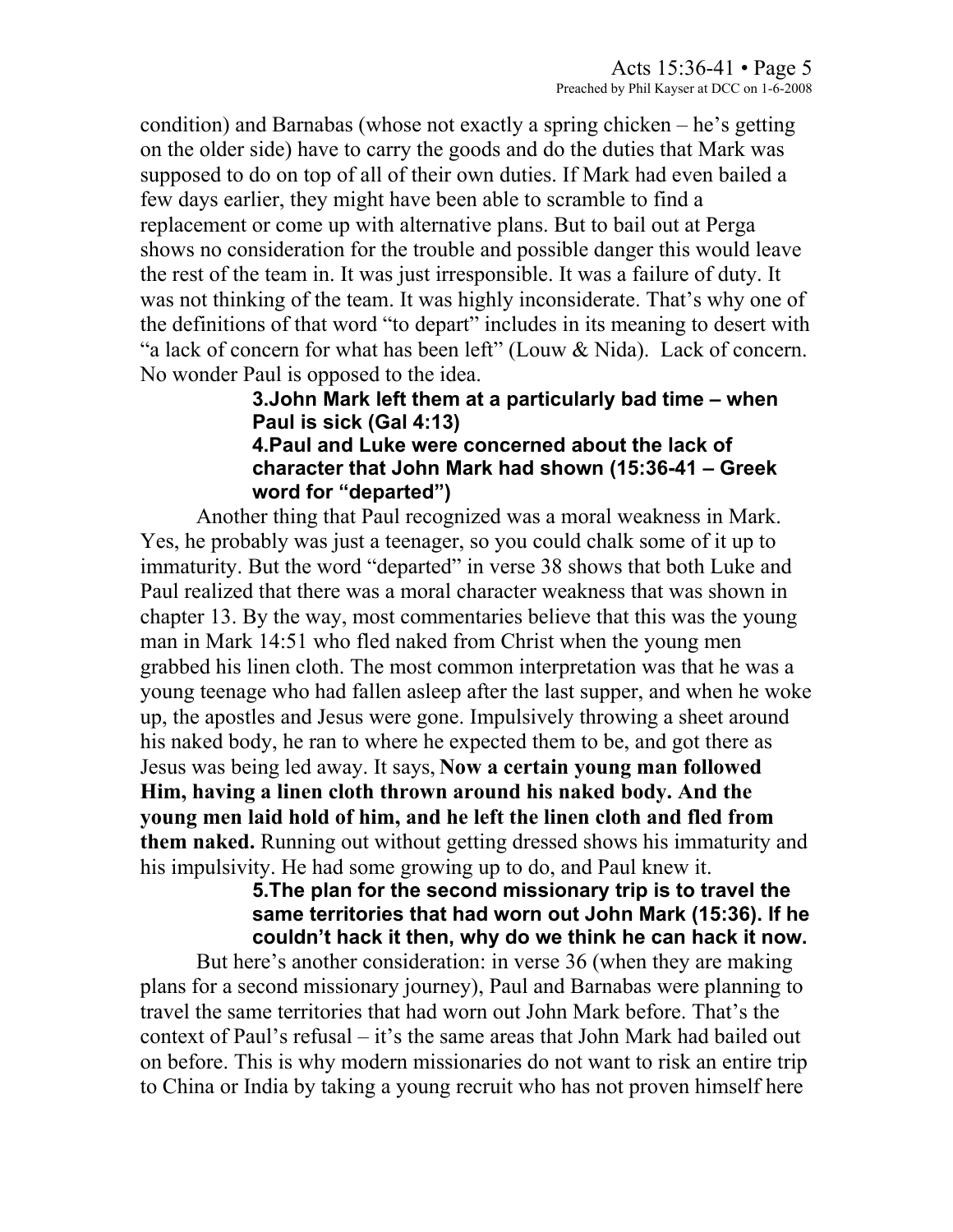in America. I know one team in China that was cut short because the new recruit freaked out and couldn't handle the primitive conditions. Well, that's a pretty costly mistake to make. Paul felt that if John Mark couldn't hack it back then, why should we believe he can do it now? This was not simply a training trip. This was a dangerous ministry trip, and there had to be solidarity for the team to make it. It's one thing to risk the possibility that a new team member might not make it, but to deliberately put a weak link into a critical trip would not be wise. I think Paul was right, even if he was a little too crusty in the way that he handled the problem. I think he was right. And I think that Barnabas realized it too because in verse 39, Barnabas takes Mark on a much, much easier trip. He went to Cyprus, which was a civilized area that both of them were used to. It's their home island. So I think that Paul was right. And (just to fill this out), in a footnote in your outlines I give reasons to believe that Luke (by inspiration) agreed that Paul was right too.

#### **6.Luke indicates that Mark's action in chapter 13 was a serious moral defect when he (by inspiration) calls Mark "the one who had departed from them in Pamphylia, and had not gone with them to the work."[1](#page-5-0)**

### *E.The fight (v. 39)*

But they are looking at this issue from two different perspectives. Verse 39 says, **Then the contention became so sharp that they parted from one another.** This was not a mild disagreement. This was probably a

<span id="page-5-0"></span><sup>1</sup> Luke's opinion can be seen in the phrase, **who had departed from them in Pamphylia, and had not gone with them to the work.** Here's some other translations that bring out nuances of the Greek: "who had abandoned them" (Darby), "who deserted them" (NIVNAB, NLT, NRSV, NASB), "who quit and deserted them" (AMP). Luke is saying that John Mark bailed out of his commitment to the work and secondly, that his leaving had moral problems. The word for "departed" is a word that can mean "rebellion… abandonment… defection." Another dictionary adds to that - the "emphasis upon separation and possible lack of concern for what has been left." (Louw & Nida). Another dictionary says that this can be translated (depending upon the context) as: "rebellion, abandonment, state of apostasy, defection…bill of divorce… deserter…to act unfaithfully, contrary to duty." Strong's says that for the active tense it has the idea of "(actively) instigate to revolt." My main dictionary says, "*cause to revolt, mislead* … to distance oneself from some pers. or thing." Every dictionary gives a negative moral connotation to this word. It is clear that Luke saw this as a shameful character issue as well. He sided with Paul. Now which of those nuances of meaning were involved here, we are not sure. The word is used elsewhere in Acts to incite rebellion. Was John Mark undermining Paul's decision to go across the mountains and trying to talk the rest of the team out of it? We aren't told, but Paul obviously felt very hurt by this for some years to come.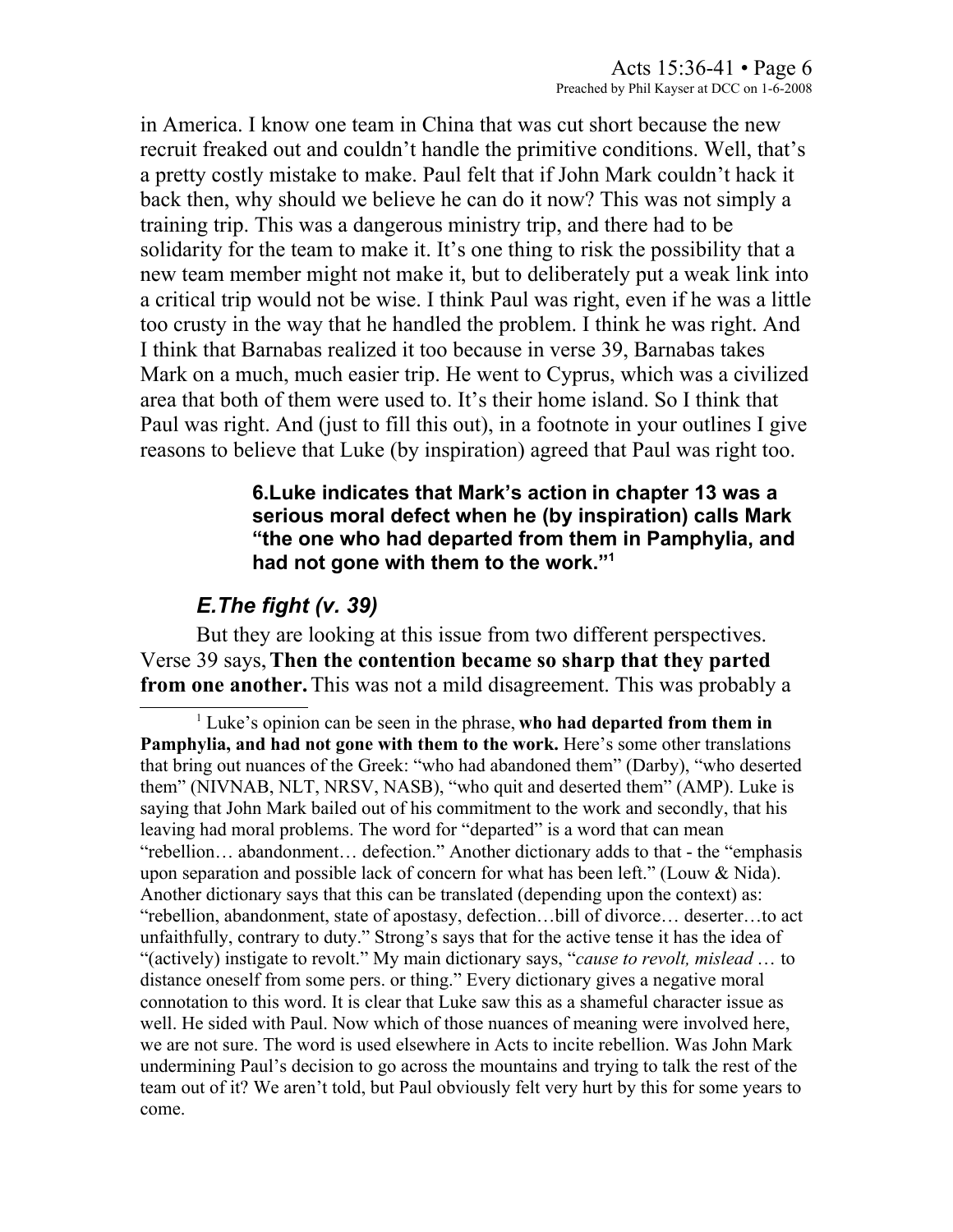shouting match. Here's how the dictionary defines the word: "a sharp fit of anger, sharp contention, angry dispute" (Mounce). So it really wasn't a pretty sight. Both thought they were defending a critical Biblical principle.

### *F.This event illustrates the differences between modality leaders (relationship oriented) and sodality leaders (task/goal oriented)*

Barnabas was incensed that a promising young man is being discarded. He is relationship oriented, and it grieves him to see how Mark is being written off. Where is the grace that Paul has been preaching? Didn't Peter deny Jesus too? Can't we give him a second chance? He's obviously repented and he really wants to go. Barnabas is encouraged by the repentance and he does not want to see Mark destroyed. He sees such promise there, and Barnabas was right. Mark goes on to be a marvelous leader who writes the Gospel of Mark. Much later, in 2 Timothy 4:11 Paul says, "**Get Mark and bring him with you, for he is useful to me for ministry**." But if Barnabas had never taken Mark under his wings, and given him a second chance, he could not have proved himself to be useful in ministry to Paul.

Barnabas probably sees Paul as too driven and too task oriented. If people get in the way of a task being accomplished, sometimes the people get stepped on. Now, to be fair, in his better moments, Paul is very compassionate. He's not only task oriented. By the inspiration of the Holy Spirit, he said that he related to his churches like a nursing mother (1 Thes. 2:7). But Paul is so goal oriented, task oriented and so missional in his objectives that he was not always as sensitive to the needs of those who were with him as Barnabas was. Paul is being logical about this debate. Barnabas is being relational. Have you seen differences like that? I've seen them many, many times. And then you see others lining up and taking sides on the debate.

And Barnabas and Paul are classic examples of the difference between what has been called modality leaders who rank high on the relational skills and sodality leaders who rank high on what it takes to get things done. Years ago Ralph Winter wrote an interesting essay on the differences between modality and sodality leaders in missions. And interestingly, the best crosscultural missionaries are almost always sodality leaders – sometimes to a fault. Almost all of the pioneer missionaries were. Sometimes you get irritated with how hard they pushed everyone around them and were so nonrelational and non-sensitive. And yet they got incredible things done. The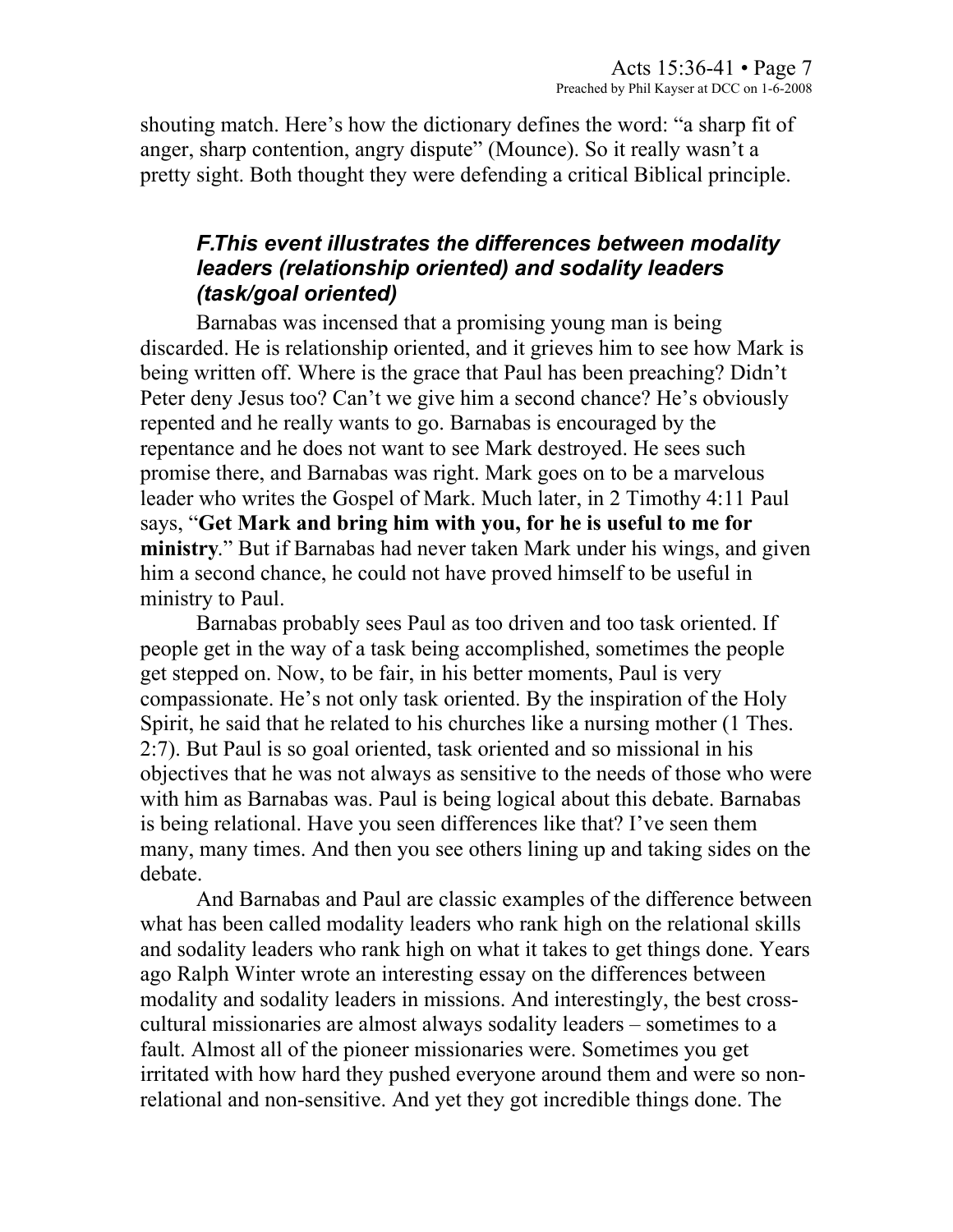best missionaries within your own culture have been modality leaders. This has been true to such an extent that he characterizes the local church as modality organization and missions groups like Wycliffe Bible Translators as sodality organizations.

Let me quote briefly an explanation of the differences between the two: This is from Peter Wagner, another missions expert. "The modality is essentially a people-oriented structure, designed to serve the people who are a part of it. Peace and harmony are high values. *Being* is seen as superior to *doing.* Process is often more important than goal. ... On the other hand, sodality is task oriented. People are also important in sodalities, but largely to the degree that they contribute to accomplishing the goal of the organization. Discipline is much higher, and people are eligible to be dismissed if they are found to be incompetent and thereby unable (or unwilling) to help accomplish the task. *Being* is important in sodalities, but doing is even more important."<sup>[2](#page-7-0)</sup> "... about 80 percent of ordained clergy are like Barnabas and essentially people oriented, and only about 20 percent might be task-oriented sodality types like Paul. But, nevertheless, the fact remains that most outreach and mission work gets accomplished by the latter type. This may be one of the reasons Luke never so much as mentions Barnabas again after this volatile incident, although Paul graciously does so in 1 Corinthians 9:6."[3](#page-7-1)

I think with that definition you can see why both modality leaders and sodality leaders are important. Their differing perspectives are important for balance within the church. Each has his strengths and each has his weaknesses. Both of their weaknesses are on display at this point. But it is fascinating that the church is mature enough to recognize that both men had valid issues and both could be valued for their own contributions. I think it is a big mistake when some people try to make one or the other right or wrong in this conflict. The point is that Paul is best suited for cross-cultural missions, and Barnabas was best suited for regional missions in his home area.

## *G.Parting and forming two teams (vv. 39-40)*

So they split up in verses 39-40. **And so Barnabas took Mark and sailed to Cyprus; but Paul chose Silas and departed, being commended by the brethren to the grace of God.** Barnabas finds a niche in which he flourishes. Paul gets a partner in Silas who is perfectly suited to crosscultural missions.

<span id="page-7-0"></span><sup>2</sup> C. Peter Wagner, *The Acts of the Holy Spirit,* p. 375.

<span id="page-7-1"></span><sup>3</sup> *Ibid.,* p. 377.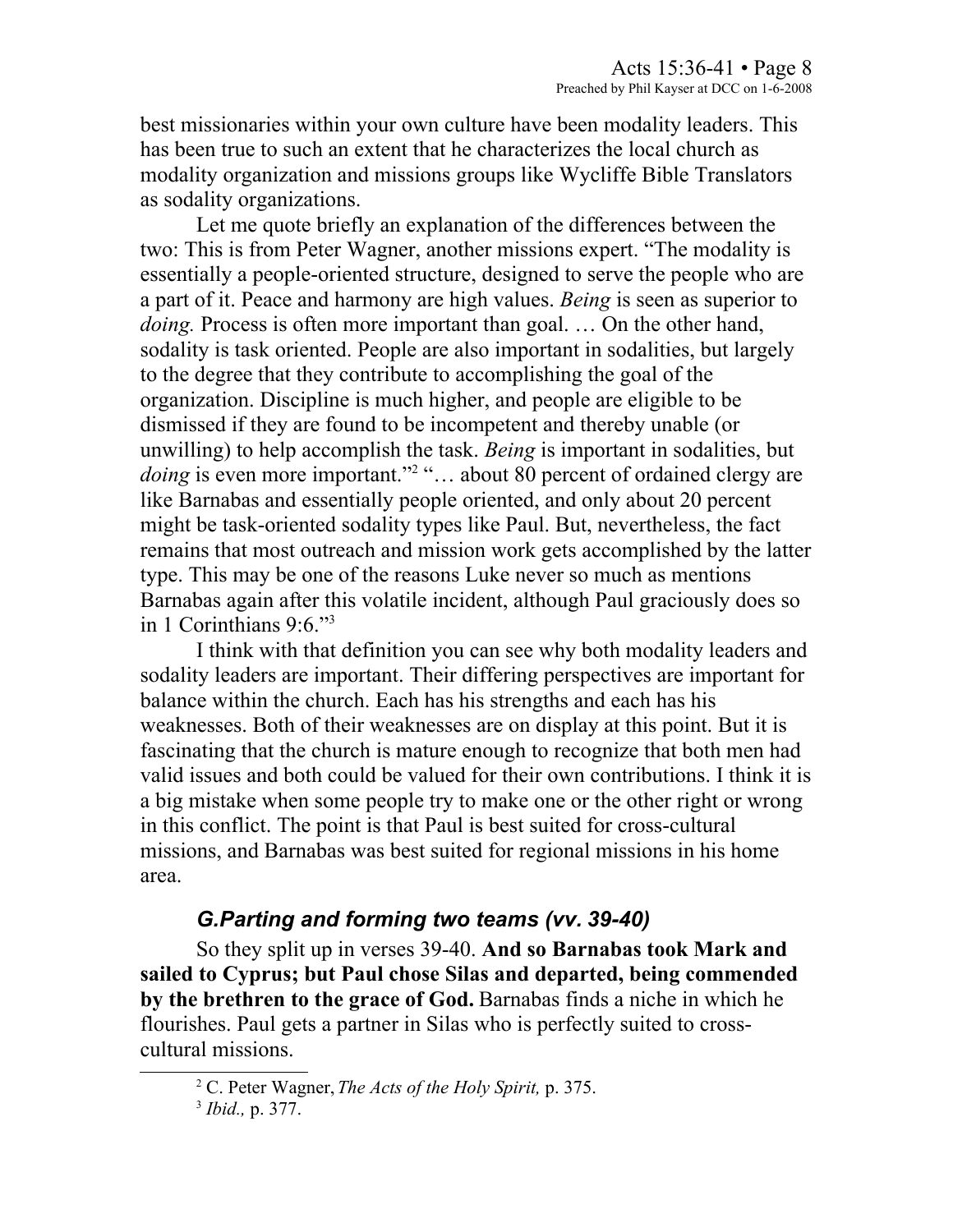### *H.The result (v. 41)*

F. F. Bruce says, "the present disagreement was overruled for good: instead of one missionary and pastoral expedition, there were two." But it wasn't just two teams. As a result of this split, there were two specialized teams who trained numerous leaders and missionaries and multiplied their effectives many times over. We won't get into the addition of Timothy in chapter 16 or the impact that Barnabas had upon Mark and upon a whole generation of young Christians, but the bottom line was that the church was strengthened. Verse 41 says, **And he went through Syria and Cilicia, strengthening the churches.**

## **II.Additional lessons that can be learned**

### *A.Learn to value the differences in the body. This will help your disagreements to be fruitful rather than scarring.*

So that's the background. We've already learned a bunch of lessons just by going through the text, but let's dig a bit deeper and see if there aren't more lessons we can apply. I believe this passage shows us that we ought to learn to value the differences in the body. The heated exchange might have been avoided if Paul and Barnabas could have done so. It may not have helped. But based on Paul's later statements, I think we can at least say that we ought to value the differences within the body just as the church in Antioch was able to value both Barnabas and Paul. They weren't able to get them to work together, but they still valued what both sides contributed. And I think we need to have that attitude. There are some people who insist that you've got to take sides in all the modern Reformed debates. And I disagree. It is possible to value both without being a sell-out.

Now, I should point out that there will come a time when some of you might butt heads over exactly the same modality/sodality tensions. Just as sodality leaders make some of the finest cross-cultural missionaries, sodality leaders often build fine businesses. And the butting of heads that sometimes occur is often unavoidable because the businessman would not succeed if he was not so driven by his vision and focused. I think there is a place to value such differences in the body, even if you are the one who is on occasion hurt by the differences. I think only Jesus was perfectly balanced between modality and sodality issues. For most of us, we will just need to appreciate the fact that we need each other's balance.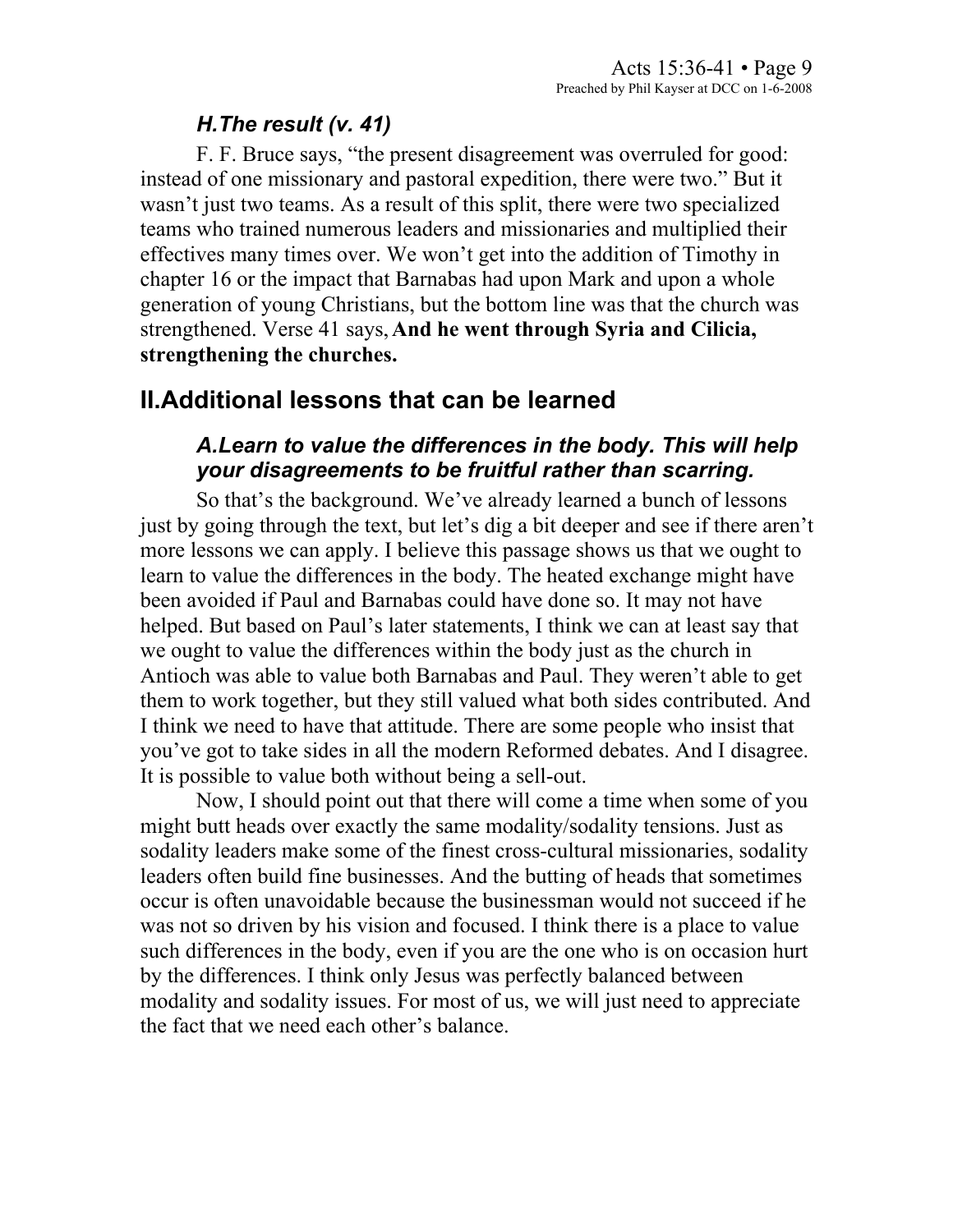#### *B.Rarely is conflict due to a single, simple issue. There is usually a complex mixture of factors (both negative and positive) from both sides that leads to the conflict.*

A second application that I think can logically be drawn from this passage is that conflicts are rarely single or simple issues. The people who are arguing frequently think it is one issue, but most of these kinds of arguments are filled with complex assumptions that neither party discusses. They think they are on the same page about those assumptions, but they are not, and they get frustrated. You can't argue the facts successfully without also analyzing some of the assumptions that are being brought to the table unannounced – just assumed.

I won't try to guess what differing assumptions that Barnabas and Paul had. I think there are hints. But it is clear from two things, that they had differing assumptions. First, they couldn't resolve their dispute despite the fact that they both were mature, godly Christians who tried to live by the Bible. There wasn't a clear cut Scripture that they could pull out that says, "You are right and you are wrong and need to change your mind." If they had that kind of Scripture, I'm sure the person so corrected would have immediately repented and submitted. They were both hard core in their radical submission to Christ. Second, the church can't figure out who's right and whose wrong. Antioch doesn't step in and correct one or the other. They can see that they both have legitimate concerns. Those two facts show me that the disagreement was more complicated than one issue. Paul became more aware of this as time passed by, and as a result, it became easier for him to work with both Barnabas and Mark. And you can see that in Colossians, Philemon, 1 Corinthians and 2 Timothy.

#### *C.Conflicts can happen even among mature Christians.*

But this leads to two more connected observations. Conflicts can happen even among mature Christians. And examples abound in church history. There was the debate between Calvin and Luther that we started with. On his deathbed Luther said that he regretted how he handled the difference. But conflicts can occur. And sometimes the different approaches are serious enough that it's hard to work together. It would be disruptive. Don't write people off simply because they have a conflict. The church in Antioch and Luke himself show real maturity in handling this. And I wish more Reformed people would appreciate differences without feeling like they have to write one group off.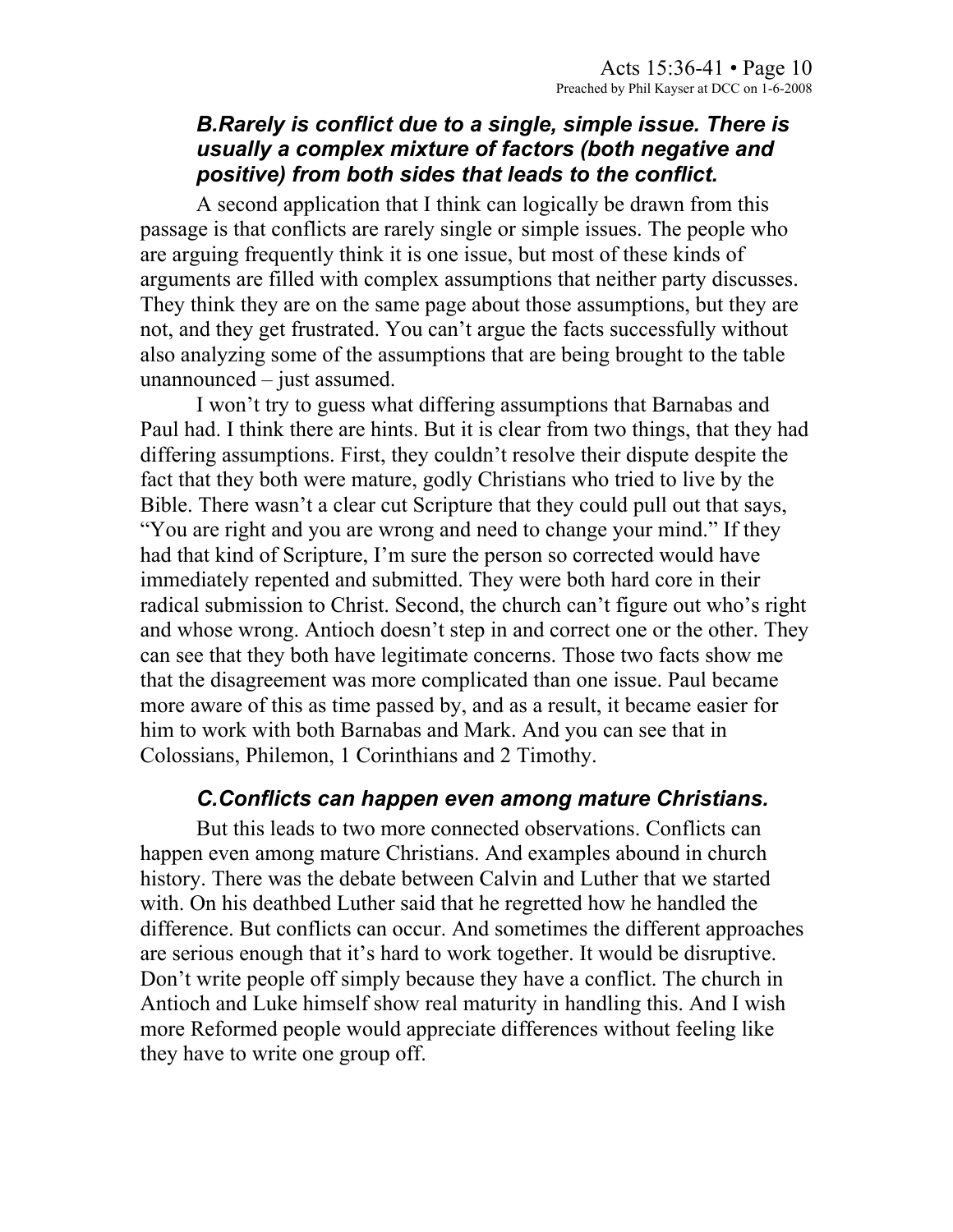### *D.Not all conflicts can be resolved, but they should be amicably finished.*

Fourth observation – not all conflicts *can* be resolved, but they should be amicably finished. How do I know that Barnabas and Paul made up and valued each other? Well, it's hinted at in 1 Corinthians 9:6 where Paul shows a large-heartedness in acknowledging the enormous sacrifices of Barnabas. I think Paul is probably still as convinced as ever that Mark should not have gone on such a difficult missions trip, and that it was better for him to start off on the trip to Cyprus with Barnabas. But he has no lingering hostility to Barnabas. He puts Barnabas on a par with himself. It is hinted at in 2 Timothy 4:11, where he acknowledges the fantastic discipleship that Barnabas did in Mark's life, and says, **Get Mark and bring him with you, for he is useful to me for ministry.** Just because you have a conflict does not mean you can't be friends. Just because you know you need to work on separate projects does not mean that you can't be friends. Sometimes people allow disagreement to make them permanently alienated. Paul and Barnabas were not that way.

## *E.Ask God to make you sensitive to the "hot buttons" of other people.*

The fifth point is simply advice. Ask God to make you sensitive to the hot buttons of other people, and try to avoid those hot buttons if you can. Given the personality that biographers draw of Barnabas, I think that this is exactly what Barnabas was doing all through their first ministry trip. There were lots of hot buttons he could have pushed that would have ticked Paul off a lot sooner. It wasn't until this point, when Barnabas felt that Mark's future life and ministry was at stake, that he chose to insist that it had to be his way or the highway. And even there, if he had thought to suggest that maybe they ought to go on separate trips, it might not have come to blows.

## *F.Don't be crippled in ministry by focusing on the negative. Move on. Deal with your sins as they become apparent, but don't stop life because a conflict can't be resolved.*

Point F is simply an amplification of points I have already made. Don't be crippled in ministry by focusing on the negative. Move on. Deal with your sins as they become apparent, but don't stop life because a conflict can't be resolved. Both of these men continued to minister with joy, and they did not let this incident take the wind out of their sails.

Another way of saying this is that blow-ups may on occasion be unavoidable, but unless anger is resolved, it will lead to bitterness and other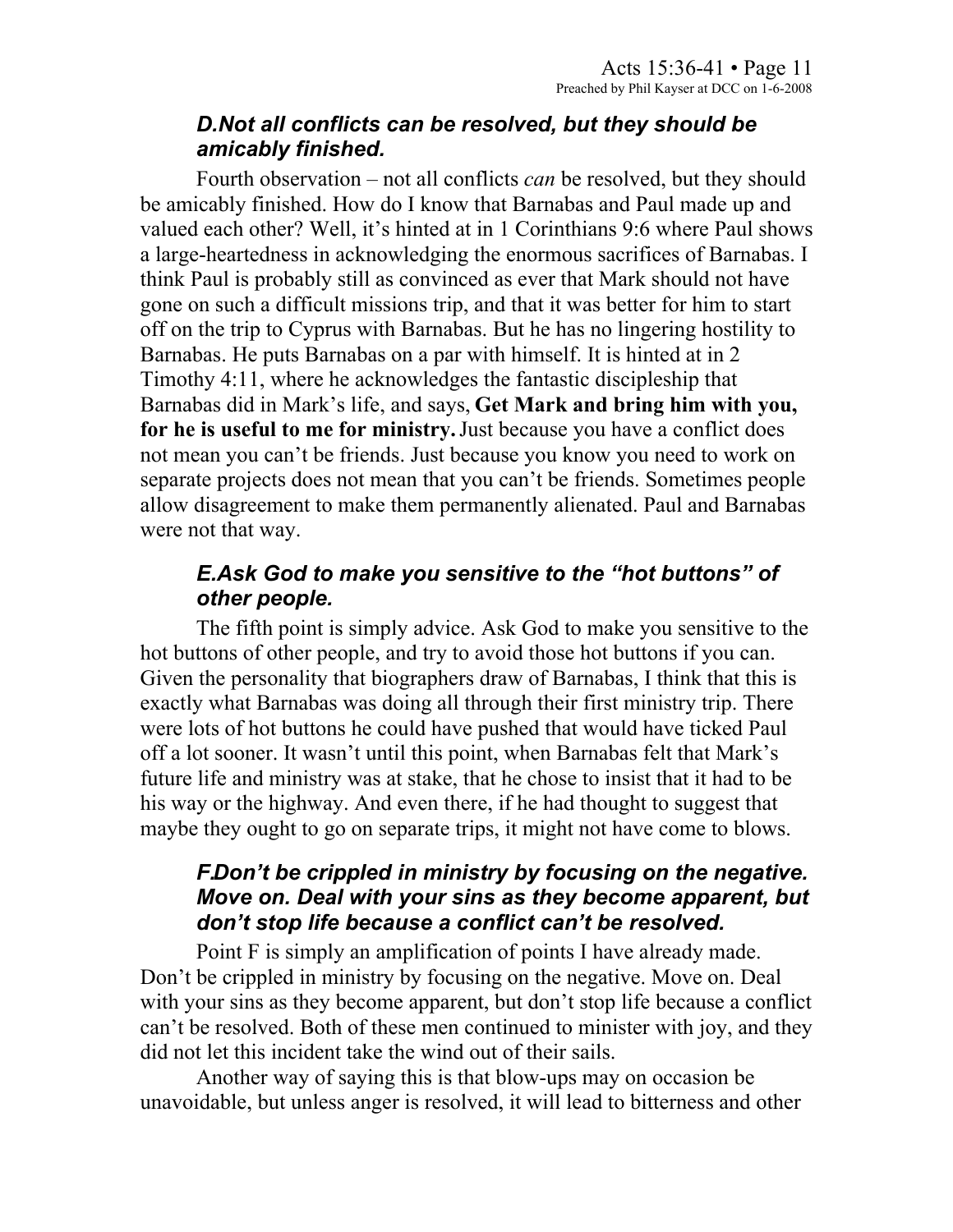destructive attitudes and thought patterns. Get rid of the anger as soon as you can. Never let anger continue to fester under the surface. Later Paul admonishes us to let anger go and all bitterness and clamor.

### *G.We should not allow cynicism to make us unable to take some risks with people who have failed. John Mark was restored:*

### **1.First by Barnabas**

Point G says, "We should not allow cynicism to make us unable to take some risks with people who have failed." His young nephew John Mark had really hurt Barnabas. But Barnabas takes the risk of another failure by reaching out to him. In hindsight Barnabas probably wished he had suggested a different context for giving Mark a second chance.

But I think we can learn a lot by looking at the life of John Mark. Some of the people who have irritated you and hurt you may be a John Mark in the future. And you need to consider that possibility. Don't write them off.

## **2.Eventually (after 20 years) by Paul (Col. 4:10; Philemon 24; 2 Tim. 4:11)**

Twelve years after this incident we find John Mark working with Paul (which is amazing all by itself), facing risk of imprisonment himself by visiting Paul when others had forsaken Paul. We see that Barnabas had ministered to his weakness and infused some backbone in his young nephew. Let me give you a small summary. In Colossians 4:10 Mark is listed as one of Paul's team members some 12 years later (61 AD). He speaks of the greetings from **Mark the cousin** [or you could translate that "nephew"] **of Barnabas (about whom you received instructions: if he comes to you, welcome him.** Paul is being a little relational here. He himself wants to make sure that people do not judge Mark for what happened in Acts 13.

In Philemon 24 he sends greetings from his fellow laborer Mark. By this time Mark is not just an apprentice. Paul treats him as a peer.

In 2 Timothy 4, in context of lamenting that all had forsaken him when he was defending himself before Caesar, he says, **Only Luke is with me. Get Mark and bring him with you, for he is useful to me in ministry.** He knows that Mark will have the boldness that no one else had. That shows a lot of water under the bridge. Mark was able to prove himself. What a great tribute to the change that can come over a quitter and make him someone who is faithful. God's grace is so good.

### **3.God raised him up to write a Gospel.**

Of course, the ultimate glory that Mark had was to write the Gospel that is named after him (the Gospel of Mark). Quitters can change. Quitters can be given backbone by God's grace. And so I love the character of John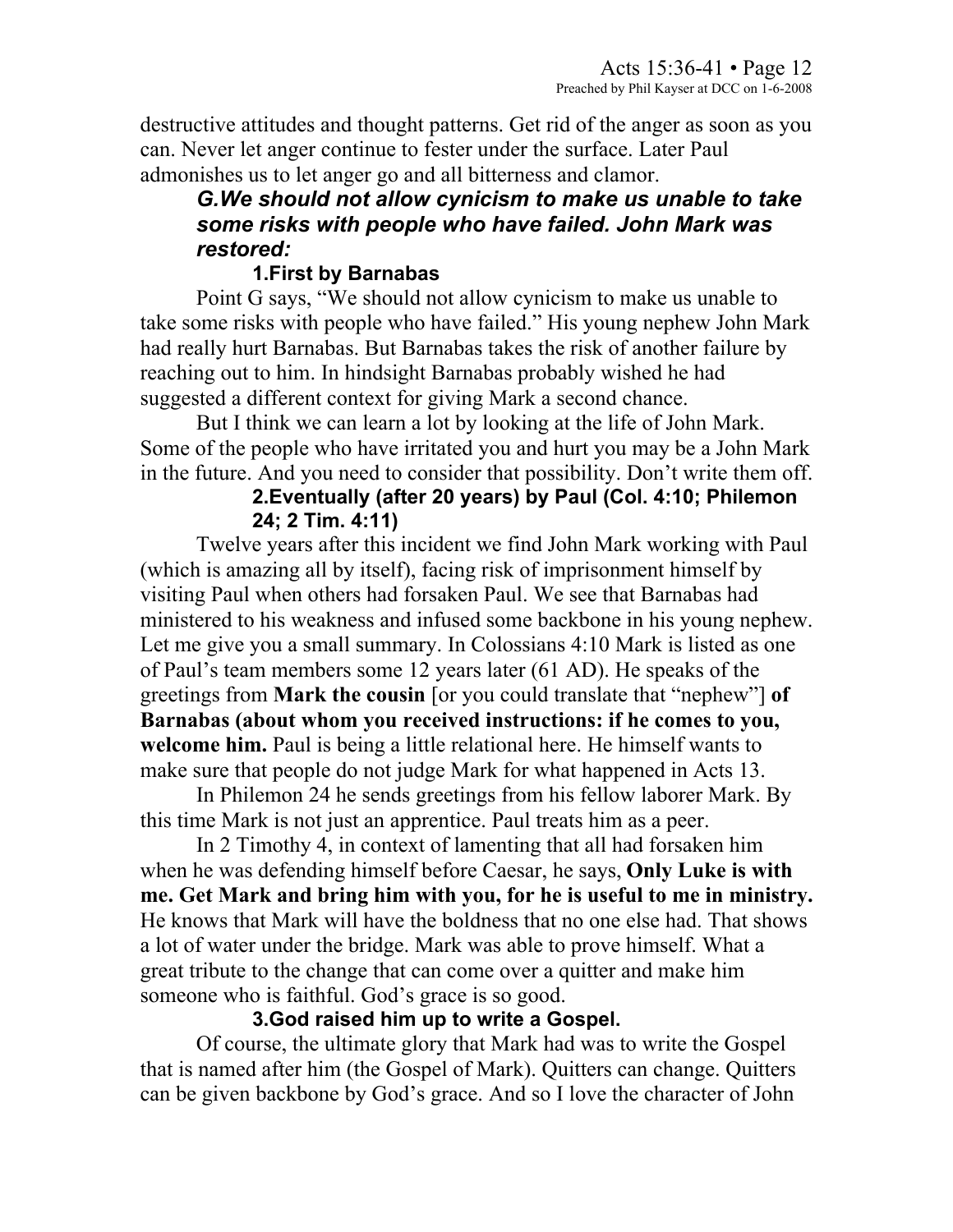Mark. And we need to realize that the people who have failed us could change by God's grace just as Mark did. If they repent and want another chance, don't allow fear to stop you. Sometimes faith takes risks.

## *H.God can sovereignly use even these painful events to bless the church*

### **1.God used both Barnabas and Paul to mature Mark**

Point H is the lesson of God's sovereignty. If God is sovereign over all things (as He says He is) then we can have confidence that He used even this painful event for their good and for God's glory. The Lord used the love and relational skills of Barnabas to restore Mark and give him a sense of belonging. Without Barnabas, Paul's approach to life could easily make people give up. But God used Paul's example to make Mark long to be more than he was. Sure Paul was way out there. Sure it was hard to keep up with him. But the Spirit used Paul's example to stir up Mark's desires as well.

# **2.God turned a division into a multiplication**

So I would just encourage you to trust God's sovereignty in these situations. You do what you can to keep relationships solid, but sometimes you have to trust that God is sovereign over even the divisions. When it comes to all the denominationalism out there – I don't like it, but I have to recognize that God has used it to preserve certain distinctives of truth that might otherwise have been lost. One person said, "Many people tend to forget that God is sovereign and is able to turn seeming tragedies into triumphs; defeats into victories; problems into opportunities; divisions into multiplications; humiliations into character building experiences." Well, that's exactly what he did through this.

## *I.Like Mark, don't allow humiliating failures to keep you from trying again.*

Two more observations, very briefly. If you are the Mark who has failed, and Paul has already written you off, don't allow your humiliating failure keep you from trying again. Ask forgiveness, humble yourself, and seek to be mentored out of your weak areas. Prove yourself. Mark refused to get discouraged just because of what one leader said. I have known people who have given up ever trying again because someone had told them that they were a washout. Well, don't let man dictate your future. Your future is held in God's hand. And rather than growing bitter, cynical or resentful, lay hold of God's grace, and let him exalt you in his good time. Just keep being